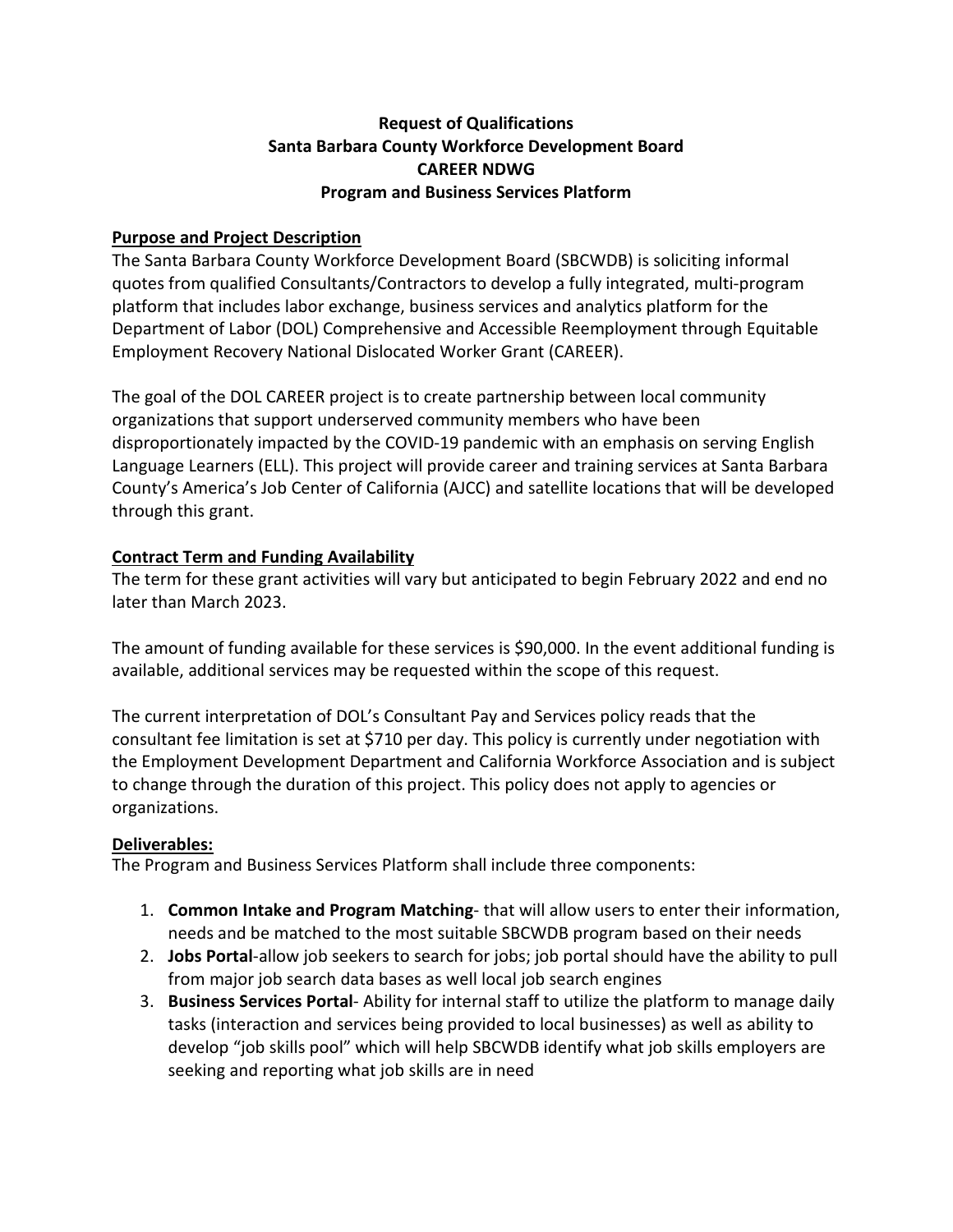#### **Requirements**

The selected professionals must have strong background in providing the aforementioned services for agencies and organizations related to workforce services.

### **Please submit a cover letter and the following:**

- Qualifications (i.e., resume) and description of your experience and expertise in marketing and outreach campaigns and any experience in supporting workforce development programs or social service programs, projects, and/activities
- Include in your resume any examples of working in a multi-agency collaborative way or coordination of programs across multipole locations (cities, counties, regions).
- Budget estimates

Qualifications and salary history/requirements are to be submitted via e-mail to: [jsmedle@countyofsb.org](mailto:jsmedle@countyofsb.org) no later than close of business Friday January 28<sup>th</sup>, 2022. The e-mail subject line should read: **Program and Business Platform Response.**

## **Compensation**

For purposes of this Request for Qualifications, the SBCWDB will negotiate compensation and a contract amount, with the best qualified candidate.

SBCWDB reserves the right to negotiate the final funding amount which may be lower than the amount submitted by the selected applicant. Funding for this contract shall be contingent upon availability of grant funding.

The SBCWDB is using the small purchase method for procurement permissible for the transactions of less than the simplified acquisition threshold of \$250,000 pursuant to 2 Code of Federal Regulations Sec. 200.

**Contractual Requirements** The following information will be needed to establish purchase orders with the County of Santa Barbara and may be provided simultaneously (if you have not already done so) with the informal quote:

 Proof of Insurance-In order to execute a contract with the County of Santa Barbara, the County requires General Liability (\$1,000,000 per occurrence, \$2,000,000 in the aggregate. All General liability policies should add the County of Santa Barbara (including its board of departments, officers, officials, employees, agents and volunteers) as an additional insured with a policy endorsement form (such as form CG 20 26 11 85), and/or Professional Liability Insurance. If vehicles are involved, proof of Auto Liability is also required. Proof of Workers' Compensation is also required, if you have any employees. The Certificate Holder shall read as follows:

> County of Santa Barbara Department of Social Services